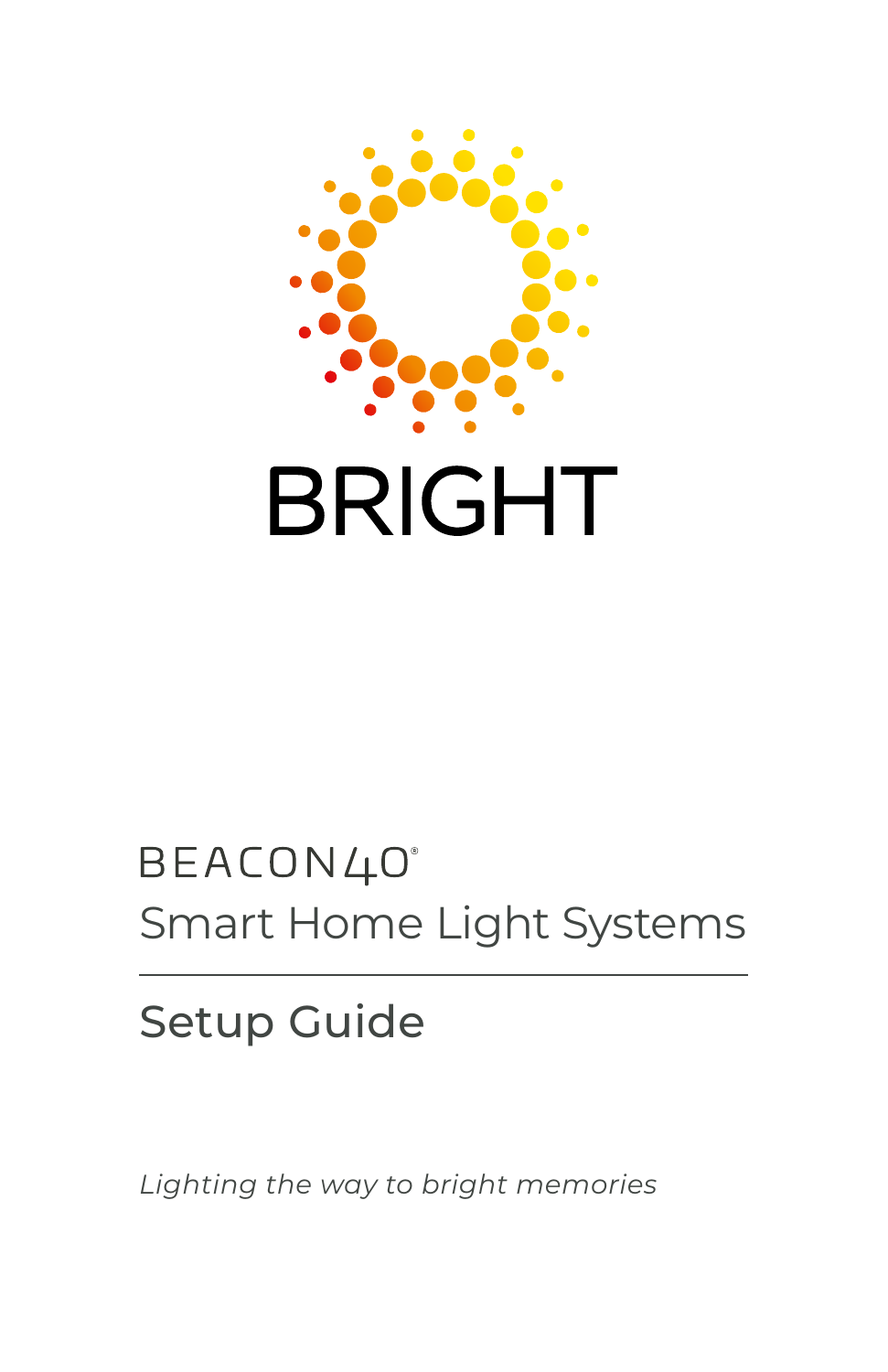





## Press the power button(s)



If you have more than one lamp, double-click the pairing button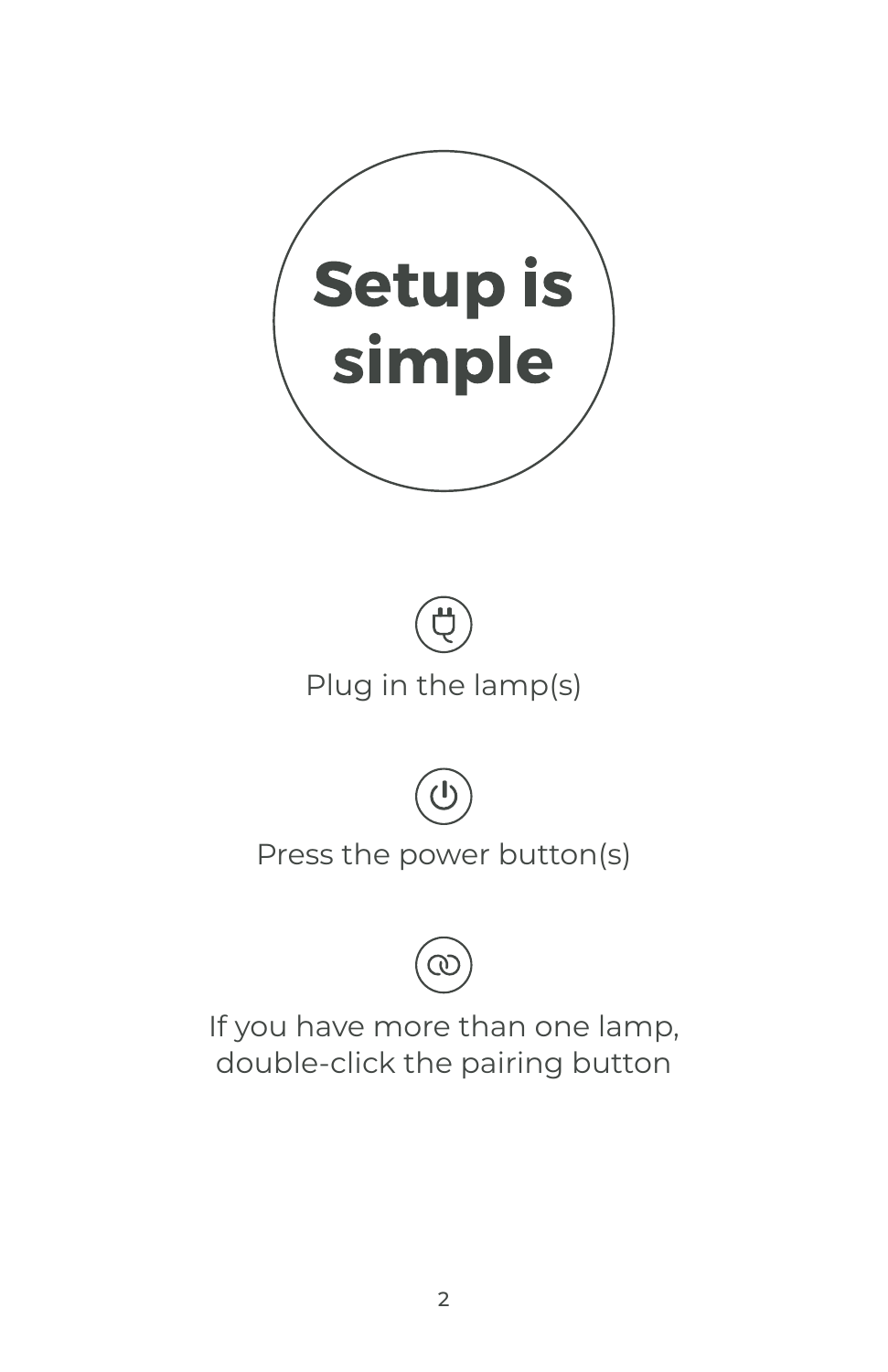# **WHAT'S IN THE BOX**



- 1 Base Lamp
- 1 Power Cord



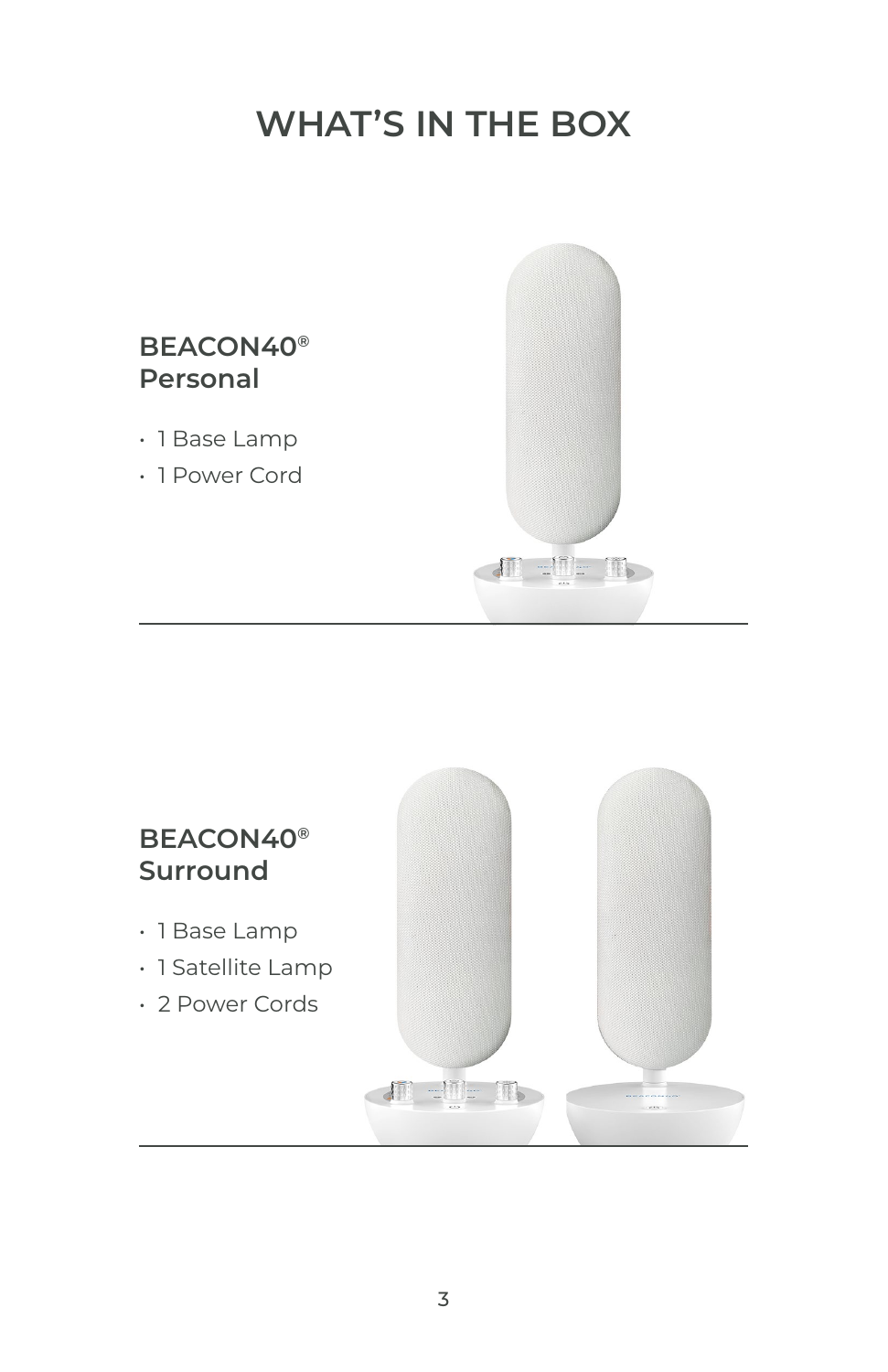

#### **Use the controls on the BEACON40 Base lamp to set your preferences.**



#### **POWER 1**

Turn your lights on and off.



#### **TIMER 2**

Set your lights to turn off automatically after 1, 2, or 3 hours.



#### **TONE 3**

Set your lights to: warm gold, white, or cool blue. You may prefer a cooler tone during the daytime and a warmer tone in the evenings.



#### **BRIGHTNESS 4**

Turn the knob to your desired luminosity.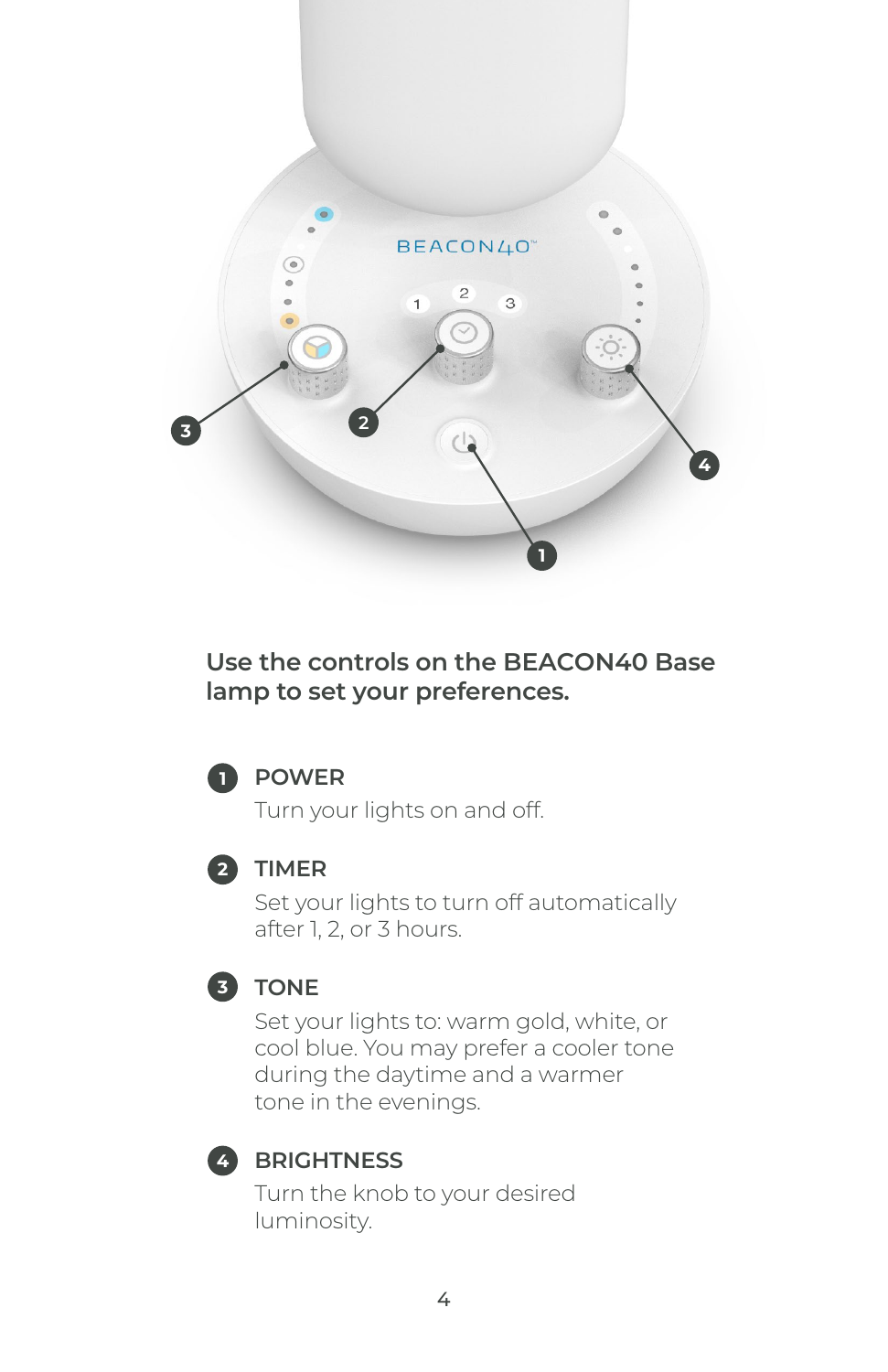

### **For BEACON40 Surround**

**PAIRING**

Double-click the button to pair the Base lamp with the Satellite lamp.

# **RECOMMENDED USE**

### **Choose a Comfortable Location**



- Set the light(s) 3-15 feet from your location.
- Adjust your preferred brightness and tone.
- Ensure the lights are unobscured and within your peripheral vision.

## **Create a Simple Routine**



- Plan for 1 or more hours of passive light therapy.
- Use the lights every day.
- OPTIONAL: Set the smart home app to automate your daily routine.

BEACON40 lights are designed to fit comfortably into any home or office. Use the lights while you go about your daily routines like working, watching TV, or reading.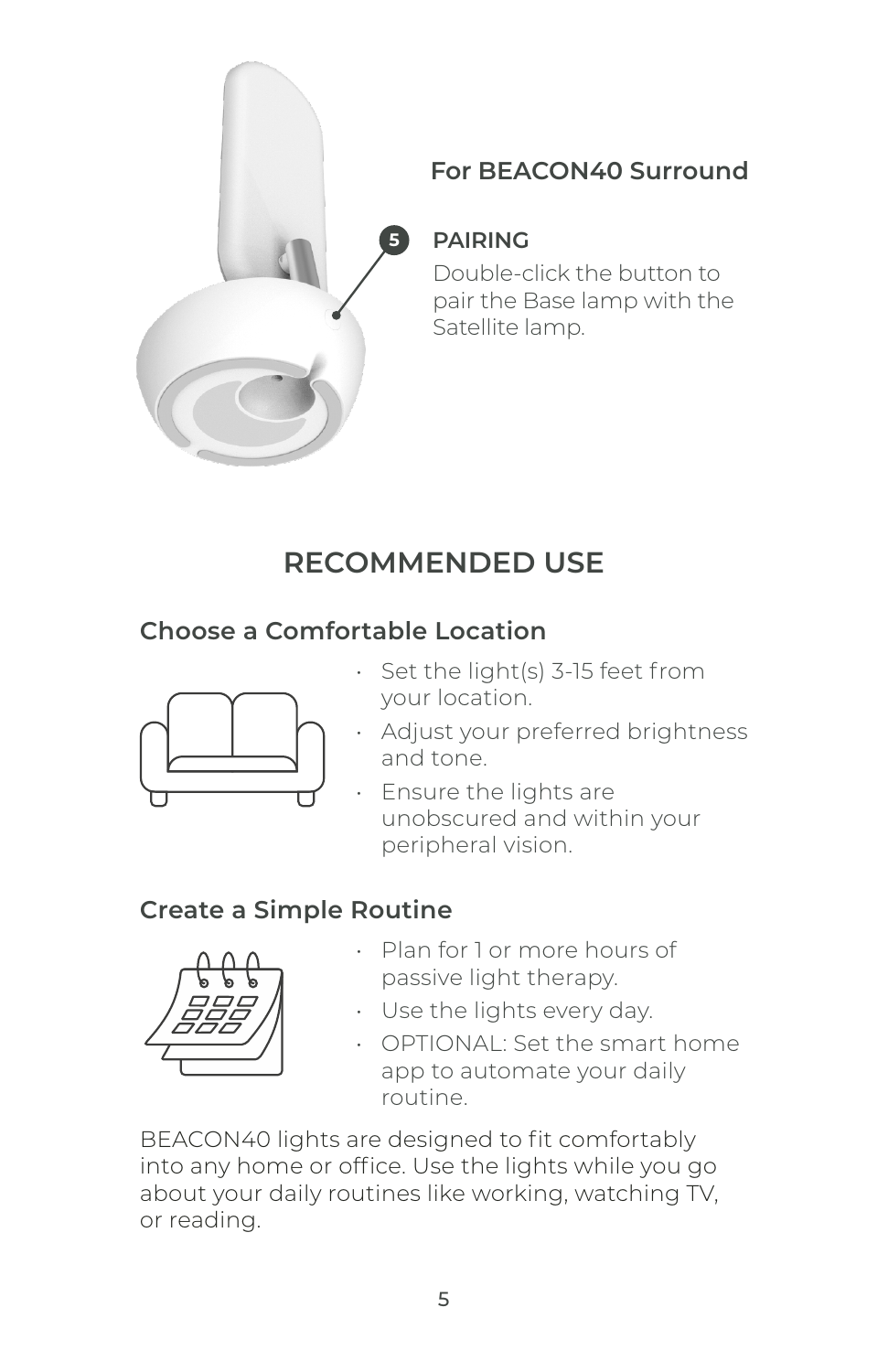## **SMART HOME SETUP**

|                                 | Download the Tuya Smart<br>app and follow the onscreen<br>instructions for sign up. |
|---------------------------------|-------------------------------------------------------------------------------------|
| Devices to be added: 1          | Turn your BEACON40 light                                                            |
| <b>REACON40</b>                 | on and select Manually Add                                                          |
| Do not add                      | Device, Select BEACON40 to                                                          |
| Go to add                       | add it to the application.                                                          |
| $\circledcirc$ 5 <sub>cHz</sub> | Enter the password for your                                                         |
| 24cm                            | 24GHz Wi-Fi network                                                                 |
|                                 | Use voice assistant to set<br>daily routines.                                       |

You can connect Tuya Smart to Google Home, Amazon Alexa, or Apple Home.

For complete smart home setup instructions, please visit **getmebright.com/smart-home**